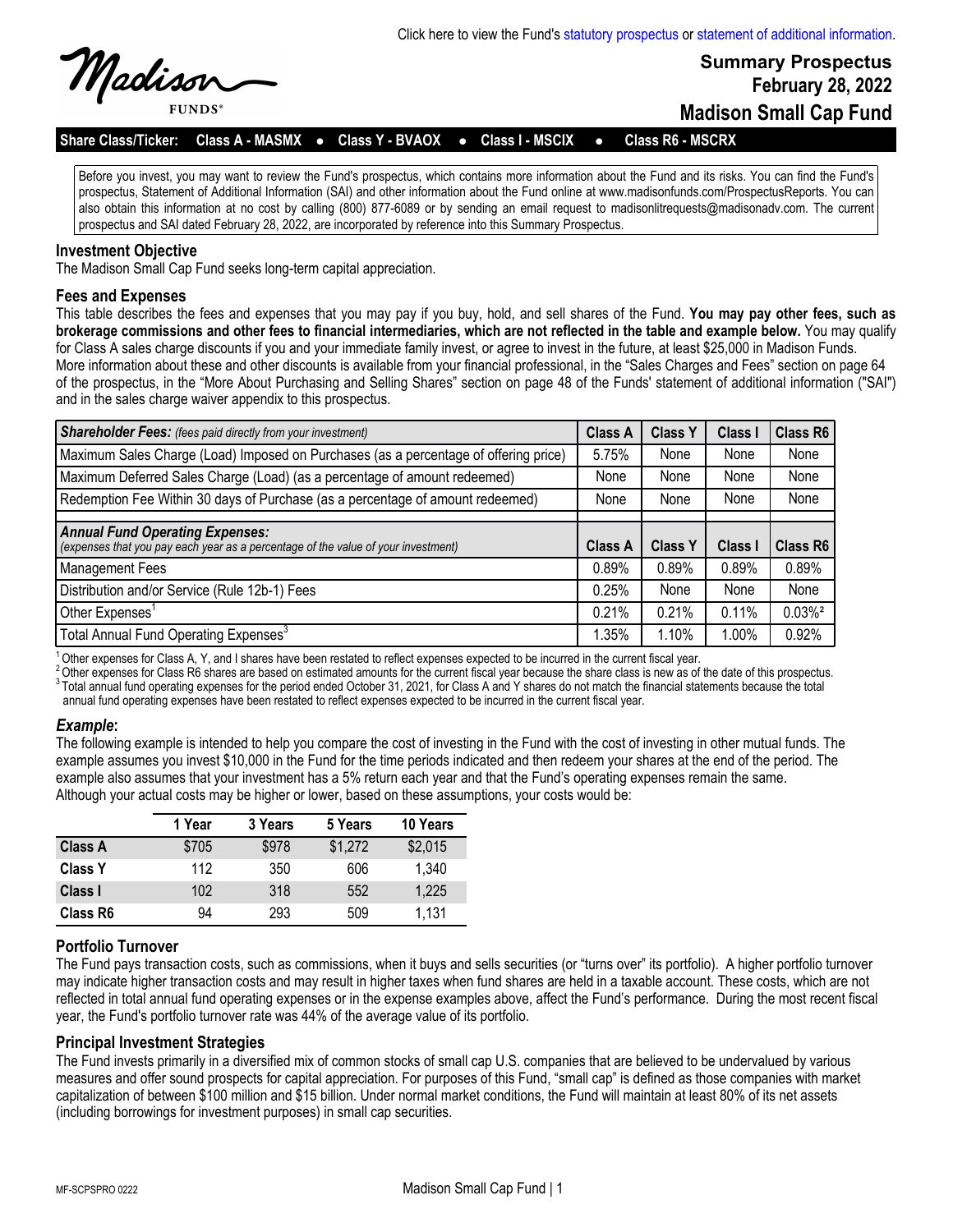The Fund's investment adviser, Madison Asset Management, LLC ("Madison"), focuses on core growth strategies through bottom-up fundamental research analysis to identify stocks of businesses that are selling at what it believes are substantial discounts to prices that accurately reflect their future earnings prospects. Madison conducts extensive research on each prospective investment using a five pillar analysis process to evaluate companies as potential investments for the portfolio. Investments that meet most of the criteria are added to a list of similar companies to be monitored by Madison. Companies meeting all five pillars may be added to the portfolio. The five pillars of the analysis are: (1) strong business traits, (2) defendable market niche, (3) attractive growth potential, (4) capable management, and (5) discount to private market value. In reviewing companies, Madison applies the characteristics identified above on a case-by-case basis as the order of importance varies depending on the type of business or industry and the company being reviewed. As a result of employing the five pillar analysis, the Fund may hold cash opportunistically, particularly during periods of market uncertainty when investments meeting all five pillars may be difficult to identify.

Madison may generally sell a security when it believes: (1) the security has achieved its value potential; (2) such sale is necessary for portfolio diversification, (3) changing fundamentals signal a deteriorating value potential; or (4) other securities have a better value potential.

The Fund's investment strategy reflects Madison's general "Participate and Protect®" investment philosophy. Madison's expectation is that investors in the Fund will participate in market appreciation during bull markets and experience something less than full participation during bear markets compared with investors in portfolios holding more speculative and volatile securities; therefore, this investment philosophy is intended to represent a conservative investment strategy. There is no assurance that Madison's expectations regarding this investment strategy will be realized.

Although the Fund expects to pursue its investment objective utilizing its principal investment strategies regardless of market conditions, the Fund may invest up to 100% in money market instruments. To the extent the Fund engages in this temporary defensive position, the Fund's ability to achieve its investment objective may be diminished.

### **Principal Risks**

The specific risks of owning the Fund are set forth below. You could lose money as a result of investing in the Fund. An investment in the Fund is not a deposit of a bank and is not insured or guaranteed by the Federal Deposit Insurance Corporation or any other government agency, entity or person. The Fund's share price and total return will fluctuate. You should consider your own investment goals, time horizon and risk tolerance before investing in the Fund.

*Small Cap Risk—Price Volatility*. Due to its focus on small cap companies, the Fund may experience significant volatility over time. Small companies tend to have narrower product lines, fewer financial resources and a more limited trading market for their securities, as compared to larger companies. The securities of smaller companies also experience greater price volatility than securities of larger capitalization companies.

*Small Cap Risk—Illiquidity*. During certain periods, the liquidity of the securities of small cap companies may shrink or disappear suddenly and without warning as a result of adverse economic or market conditions, or adverse investor perceptions. This liquidity risk could translate into losses for the Fund if it has to sell illiquid securities at a disadvantageous time. The costs of purchasing or selling securities of small capitalization companies are often greater than those of more widely traded securities. Securities of smaller capitalization companies can also be difficult to value.

*Equity Risk*. The Fund is subject to equity risk. Equity risk is the risk that securities held by the Fund will fluctuate in value due to general market or economic conditions, perceptions regarding the industries in which the issuers of securities held by the Fund participate, and the circumstances and performance of companies whose securities the Fund holds. In addition, while broad market measures of common stocks have historically generated higher average returns than fixed income securities, common stocks have also experienced significantly more volatility in those returns.

*Growth and Value Risks.* Stocks with growth characteristics can experience sharp price declines as a result of earnings disappointments, even small ones. Stocks with value characteristics carry the risk that investors will not recognize their intrinsic value for a long time or that they are appropriately priced at a low level. Because the Fund generally follows a strategy of holding stocks with both growth and value characteristics, any stock's share price may be negatively affected by either set of risks.

*Capital Gain Realization Risks to Taxpaying Shareholders.* Because of the focused nature of the Fund's portfolio, the Fund is susceptible to capital gain realization. In other words, when the Fund is successful in achieving its investment objective, portfolio turnover may generate more capital gains per share than funds that hold greater numbers of individual securities. The Fund's sale of just a few positions will represent a larger percentage of the Fund's assets compared with, say, a fund that has hundreds of securities positions.

*Market Risk.* The share price of the Fund reflects the value of the securities it holds. If a security's price falls, the share price of the Fund will go down (unless another security's price rises by an offsetting amount). If the Fund's share price falls below the price you paid for your shares, you could lose money when you redeem your shares.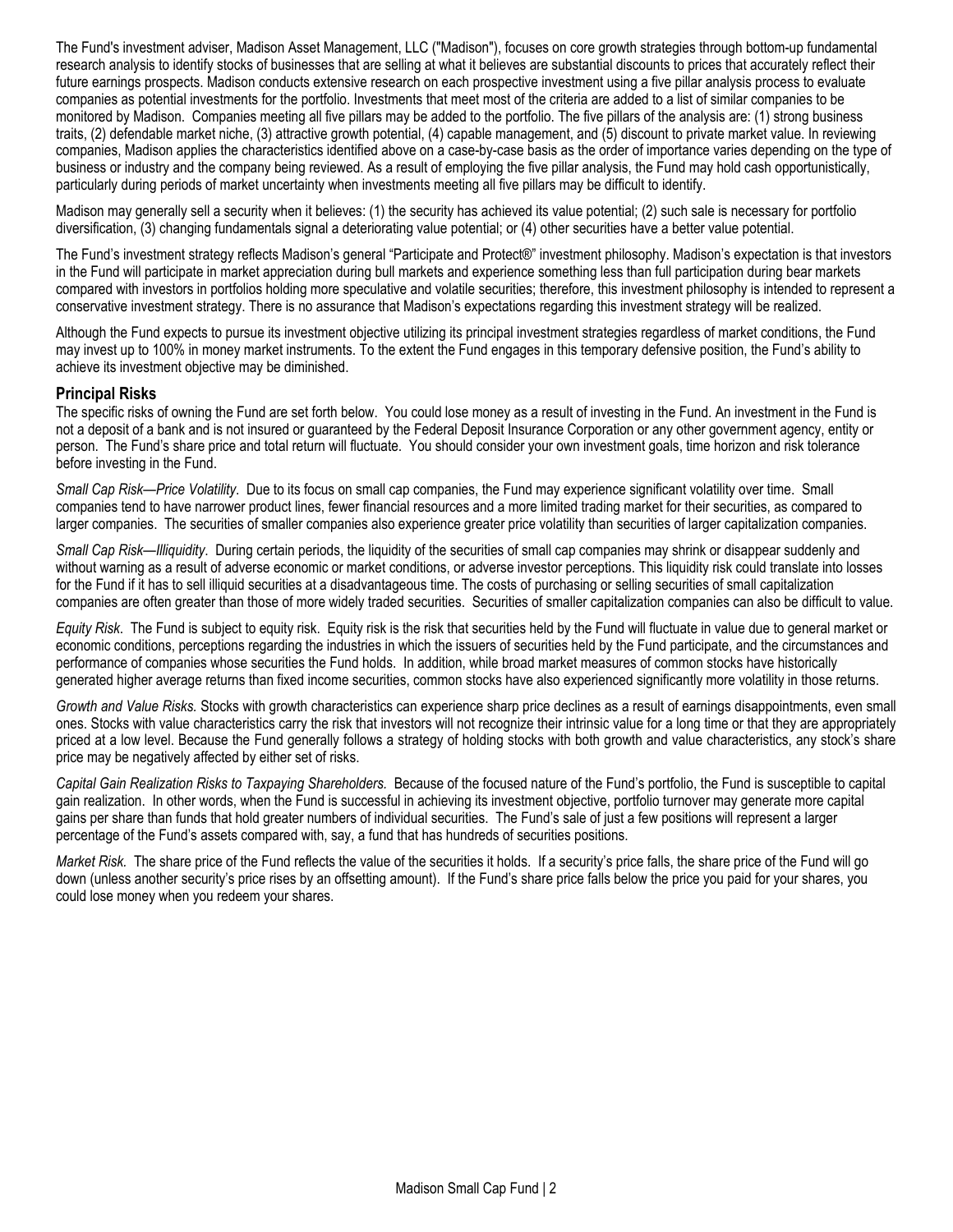# **Performance**

The following bar chart and table provide some indication of the risks of investing in the Fund. The bar chart shows how the Fund's investment results have varied from year to year. The table shows the Fund's average annual total returns for various periods compared to different broad measures of market performance. The Fund's past performance (before and after taxes) is not necessarily an indication of its future performance. Performance results prior to August 30, 2019 for the Class Y shares are based on the performance of the Predecessor Fund, which was reorganized into the Class Y shares of the Fund on August 30, 2019. Performance for Class A shares was deemed to be new effective August 31, 2019 as a result of the reorganization. Madison waived 0.04% of the Fund's annual services fee from August 31, 2019 through December 31, 2020. Investment returns reflect this fee waiver, without which returns would have been lower. Updated performance information current to the most recent month end is available at no cost by visiting www.madisonfunds.com or by calling 1-800-877-6089.

# **Calendar Year Total Returns for Class Y Shares**



*\* The performance shown in the bar chart and the performance table for periods prior to November 29, 2013 represents the performance of the FMI Focus Fund (the "FMI Fund"), which merged with and into the Predecessor Fund on November 29, 2013. Prior to November 29, 2013, Broadview Advisors, LLC, the investment adviser to the Predecessor Fund served as subadviser to the FMI Fund. The FMI Fund had the same investment objective and substantially similar investment strategies as the Predecessor Fund*

### **Average Annual Total Returns For Periods Ended December 31, 2021**

|                    |                                                                                         | 1 Year | 5 Years | 10 Years | Since Inception<br>8/31/2019 | <b>Since Inception</b><br>2/26/2021 |
|--------------------|-----------------------------------------------------------------------------------------|--------|---------|----------|------------------------------|-------------------------------------|
| Class Y Shares -   | Return Before Taxes                                                                     | 20.52% | 12.10%  | 12.42%   | N/A                          | N/A                                 |
|                    | Return After Taxes on Distributions                                                     | 13.44% | 6.99%   | 8.14%    | N/A                          | N/A                                 |
|                    | Return After Taxes on Distributions and Sale of Fund Shares                             | 15.92% | 7.50%   | 8.09%    | N/A                          | N/A                                 |
| Class A Shares -   | Return Before Taxes                                                                     | 13.35% | N/A     | N/A      | 20.47%                       | N/A                                 |
|                    | <b>Class I Shares - Return Before Taxes</b>                                             | N/A    | N/A     | N/A      | N/A                          | 9.17%                               |
|                    | <b>Class R6 Shares - Return Before Taxes</b> <sup>1</sup>                               | None   | None    | None     | None                         | None                                |
| expenses or taxes) | Russell 2000 <sup>®</sup> Index (reflects no deduction for sales charges, account fees, | 14.82% | 12.02%  | 13.23%   | 54.58%                       | 2.90%                               |
| expenses or taxes) | Russell 2500™ Index (reflects no deduction for sales charges, account fees,             | 18.18% | 13.75%  | 14.15%   | 56.64%                       | 8.29%                               |

<sup>1</sup> The Class R6 shares are new as of the date of this prospectus; therefore, performance information is not available. Class R6 shares would have substantially similar returns as Class Y shares because the shares are invested in the same portfolio of securities and the annual returns would differ only to the extent that the share classes do not have the same expenses.

After-tax returns are calculated using the highest historical individual federal marginal income tax rates and do not reflect the impact of state and local taxes. Actual after-tax returns depend on an investor's tax situation and may differ from those shown, and after-tax returns are not relevant to investors who hold their fund shares through tax-deferred arrangements, such as 401(k) plans or individual retirement accounts. After-tax returns are shown only for Class Y shares and will vary for other share classes. Returns after taxes on distributions and sale of fund shares may be higher than other returns for the same period due to the tax benefit of realizing a capital loss on the sale of fund shares.

## **Portfolio Management**

The investment adviser to the Fund is Madison Asset Management, LLC. Aaron Garcia, CFA (Vice President and Portfolio Manager/Analyst) and Faraz Farzam, CFA (Vice President and Portfolio Manager/Analyst) have co-managed the Fund since August 2019. Messrs. Garcia and Farzam served as co-managers of Predecessor Fund since January 2010.